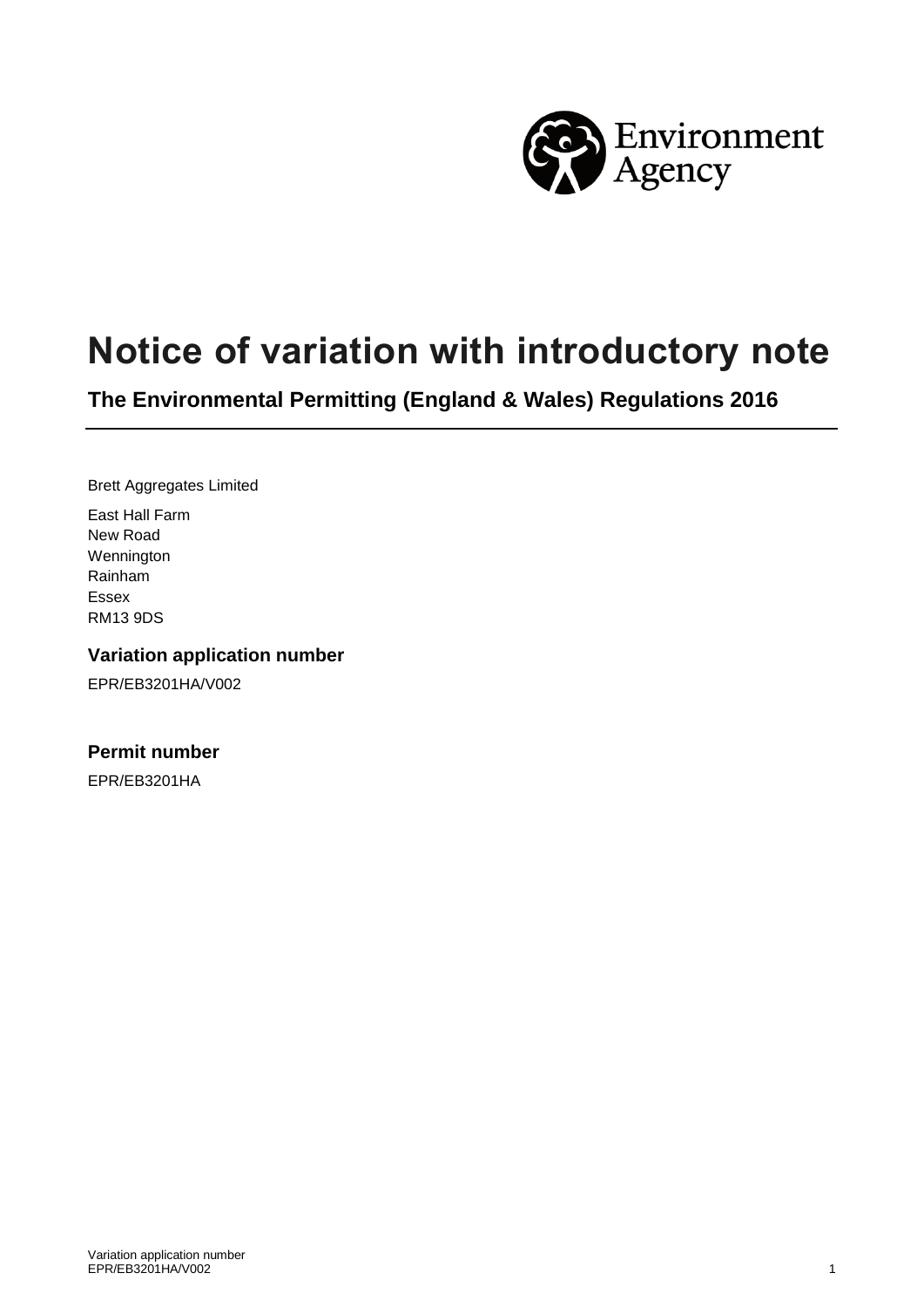# **East Hall Farm Permit number EPR/EB3201HA**

## **Introductory note**

### **This introductory note does not form a part of the notice**

The following notice gives notice of the variation of an environmental permit.

This variation notice amends the waste codes that can be accepted on site; several waste codes have been removed from the list of permitted wastes to align with the waste types detailed within 'The Landfill Tax (Qualifying Material) Order 2011'. Table S2.1 has also been amended to include an additional restriction/notes that states all waste accepted must be listed within the Landfill Tax (Qualifying Materials) Order 2011 at the request of the operator.

The schedules specify the changes made to the original permit.

The status log of a permit sets out the permitting history, including any changes to the permit reference number.

| Status log of the permit         |                         |                                                                                                                                                                                             |  |  |
|----------------------------------|-------------------------|---------------------------------------------------------------------------------------------------------------------------------------------------------------------------------------------|--|--|
| <b>Description</b>               | <b>Date</b>             | <b>Comments</b>                                                                                                                                                                             |  |  |
| Application<br>EPR/EB2301HA/A001 | Duly made<br>03/05/2017 | Application for inert landfill, soil treatment facility<br>and use of waste for restoration with discharge to<br>surface water.                                                             |  |  |
| Additional information received  | 19/09/2017              | Submission of schedule 5 response letter v6<br>Final to EA;                                                                                                                                 |  |  |
|                                  |                         | Dust Action Plan;                                                                                                                                                                           |  |  |
|                                  |                         | Drawing 007 - Environmental Monitoring, dated<br>September 2017;                                                                                                                            |  |  |
|                                  |                         | Drawing 010A - Local Hydrogeology and<br>Hydrology, dated September 2017;                                                                                                                   |  |  |
|                                  |                         | Drawing 010B - 'Hydrogeological Cross Section<br>A-A', dated September 2017;                                                                                                                |  |  |
|                                  |                         | Drawing 010C - 'Hydrogeological Cross Section<br>B-B', dated September 2017;                                                                                                                |  |  |
|                                  |                         | Drawing Groundwater Quality graph;                                                                                                                                                          |  |  |
|                                  |                         | Notice of Decision for discharge of condition C13<br>(Operations method statement) and C20 (Dust<br>control) of Planning Permission no. P0271.14,<br>and Noise modelling study spreadsheet. |  |  |
|                                  |                         | Further information relating to the discharge and<br>designated sites, species and the impact upon<br>the watercourse.                                                                      |  |  |
| Additional information received  | 13/10/2017              | Submission of LandSim modelling files and<br>modelling results;                                                                                                                             |  |  |
|                                  |                         | Further information to noise modelling co-<br>ordinates and boundary drawing.                                                                                                               |  |  |
| Additional information received  | 11/01/2017              | Submission of Hydrological Risk Assessment.                                                                                                                                                 |  |  |
| Additional information received  | 12/01/2018              | Submission of letter response, site layout<br>drawing 004.                                                                                                                                  |  |  |
| Additional information received  | 20/02/2018              | Submission of Dust Management Plan v2 final;                                                                                                                                                |  |  |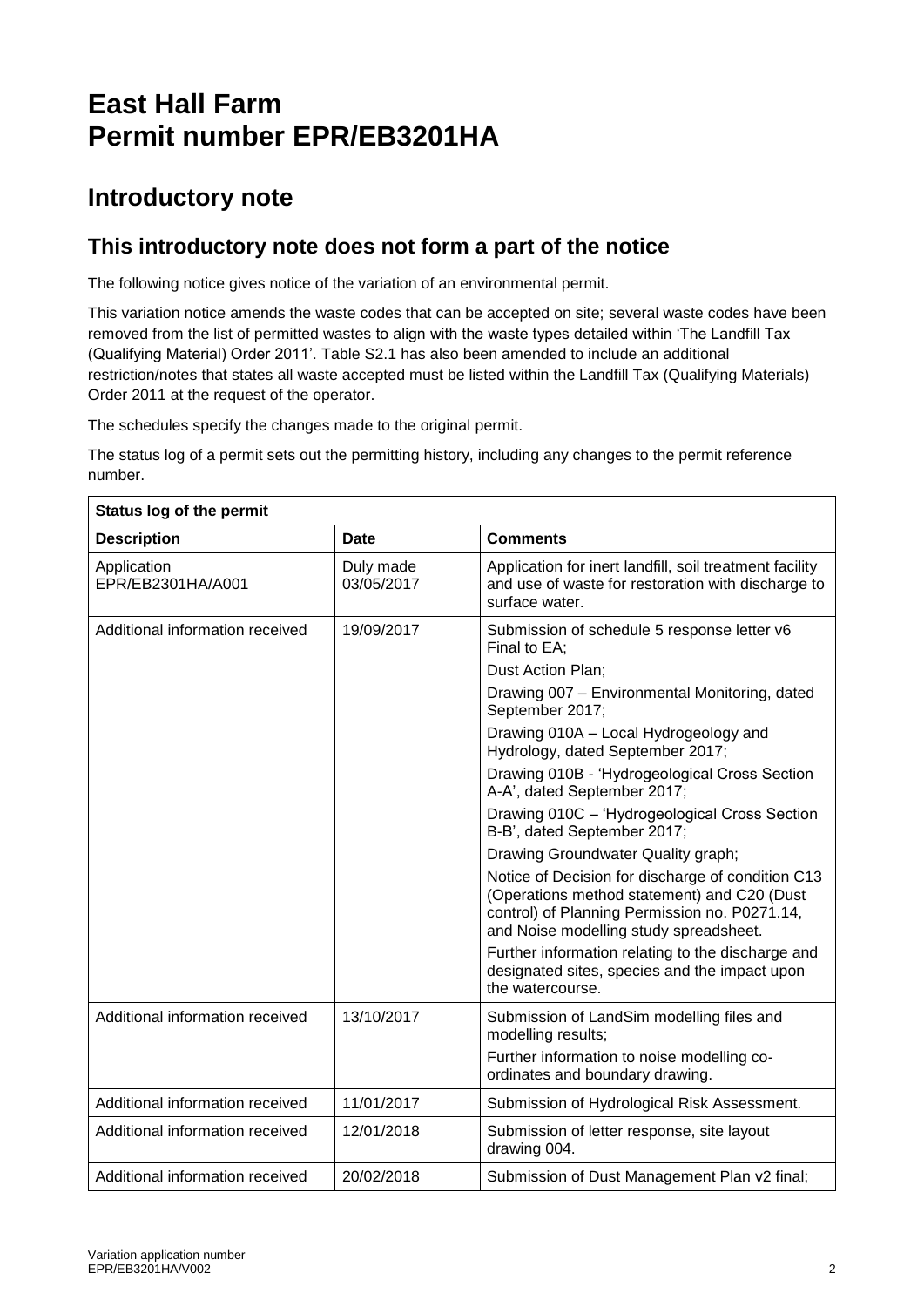| Status log of the permit                     |                         |                                                                                                                                                                       |  |  |
|----------------------------------------------|-------------------------|-----------------------------------------------------------------------------------------------------------------------------------------------------------------------|--|--|
| <b>Description</b>                           | Date                    | <b>Comments</b>                                                                                                                                                       |  |  |
|                                              |                         | Updated expenditure plan and Appendix F -<br>Waste Acceptance Criteria.                                                                                               |  |  |
| Additional information received              | 08/03/2018              | Submission of SoundPlan data files.                                                                                                                                   |  |  |
| Additional information received              | 16/03/2018              | Submission of updated Drawing 007<br>'Environmental monitoring' plan.                                                                                                 |  |  |
| Additional information received              | 04/05/2018              | Submission of confirmation of total quantity of<br>waste imported for the engineering of the<br>geological barrier.                                                   |  |  |
| Additional information received              | 13/06/2018              | Submission of email response and attached<br>documents: Hydrological Assessment of<br>Proposed Discharge including Appendix HA1,<br>HA2. HA3 and HA4 dated June 2018. |  |  |
| Additional information received              | 18/06/2018              | Submission of BS4142 Noise assessment report<br>and Noise Management Plan.                                                                                            |  |  |
| Additional information received              | 19/07/2018              | Submission of EHF08 borehole log and EHF 02<br>B - Borehole Location Plan.                                                                                            |  |  |
| Additional information received              | 02/08/2018              | Submission of updated Drawing 007<br>'Environmental monitoring' plan.                                                                                                 |  |  |
| Permit determined<br>EPR/EB3201HA            | 08/08/2018              | Permit issued to Brett Aggregates Limited.                                                                                                                            |  |  |
| Application<br>EPR/EB3201HA/V002 (variation) | Duly made<br>11/11/2019 | Application to remove waste codes.                                                                                                                                    |  |  |
| Variation determined<br>EPR/EB3201HA         | 02/01/2020              | Varied permit issued.                                                                                                                                                 |  |  |

End of introductory note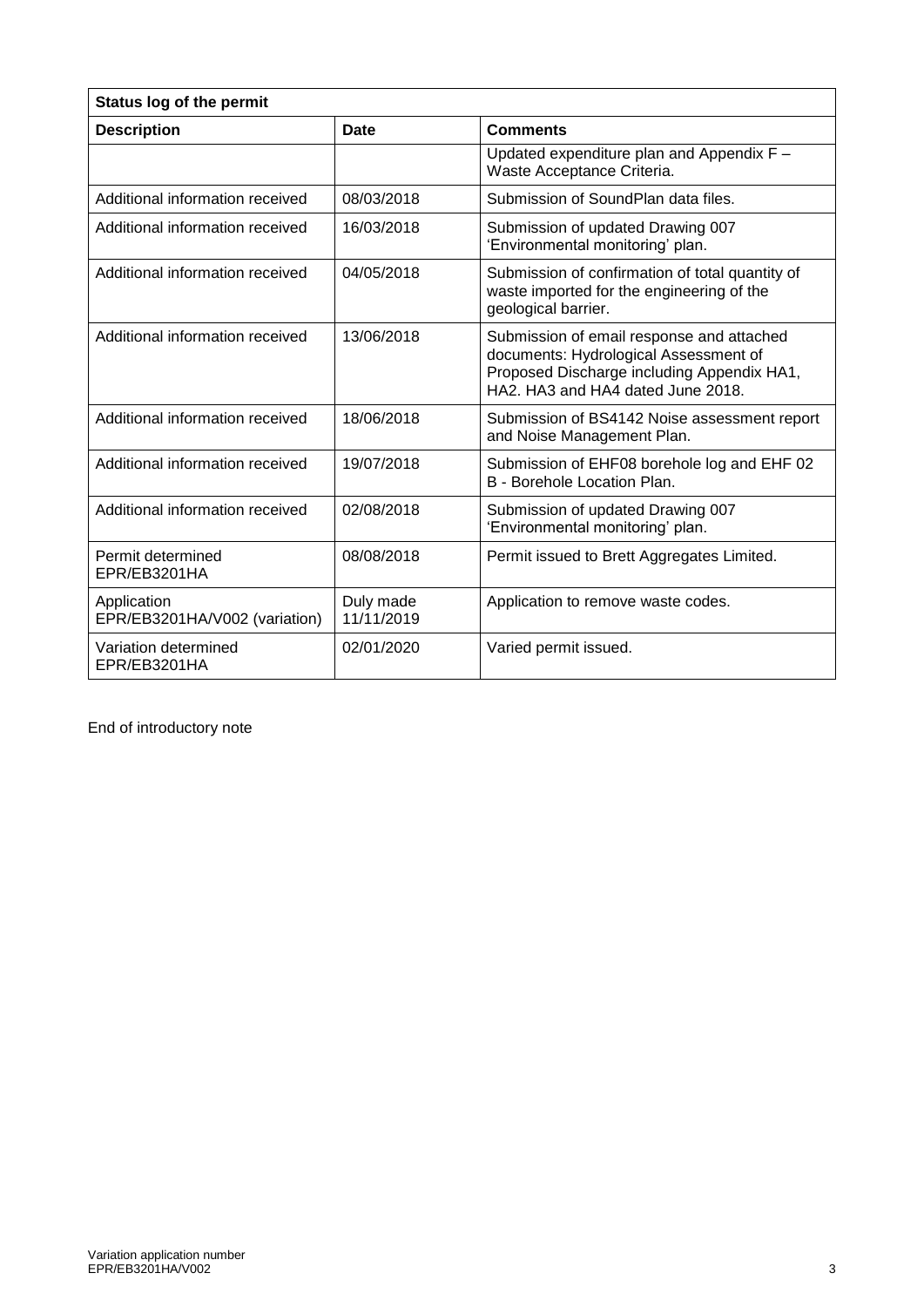# **Notice of variation**

### **The Environmental Permitting (England and Wales) Regulations 2016**

The Environment Agency in exercise of its powers under regulation 20 of the Environmental Permitting (England and Wales) Regulations 2016 varies

**Permit number**

**EPR/EB3201HA**

**Issued to**

**Brett Aggregates Limited** ("the operator")

whose registered office is

**150 Aldersgate Street London EC1A 4AB** 

company registration number 00316788

to operate a regulated facility at

**East Hall Farm New Road Wennington Rainham Essex RM13 9DS**

to the extent set out in the schedules.

The notice shall take effect from 02/01/2020

| <b>Name</b>           | <b>Date</b> |
|-----------------------|-------------|
| <b>Tracey Pollard</b> | 02/01/2020  |

Authorised on behalf of the Environment Agency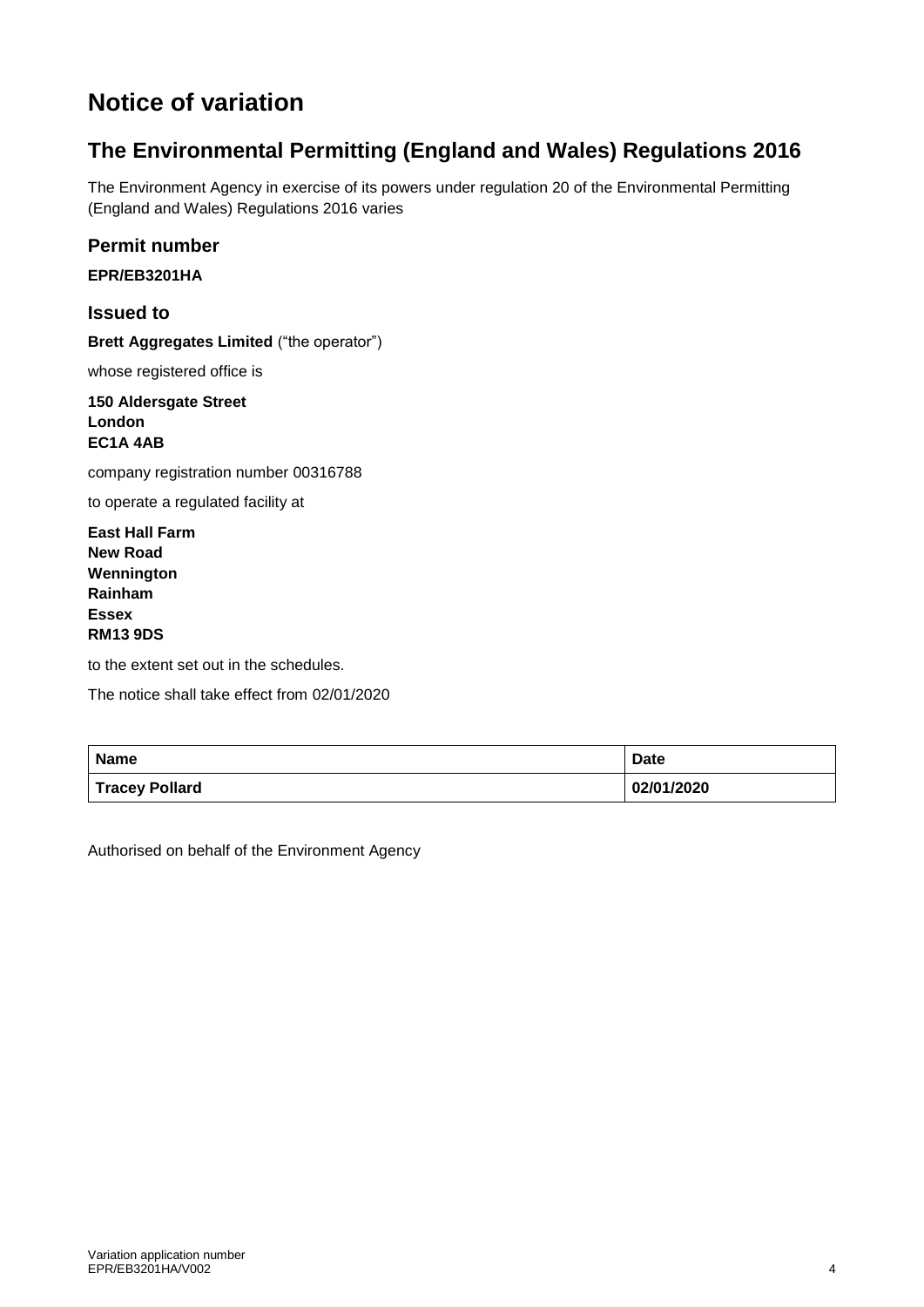### **Schedule 1 – conditions to be deleted**

None

#### **Schedule 2 – conditions to be amended**

The following conditions are amended as a result of the application made by the operator.

Table S2.1 as referenced in condition 2.7.1(a) is amended as follows:

| Table S2.1 Permitted waste types for disposal at a landfill for inert waste                         |                                                                                                                                            |  |
|-----------------------------------------------------------------------------------------------------|--------------------------------------------------------------------------------------------------------------------------------------------|--|
| Waste code                                                                                          | <b>Description</b>                                                                                                                         |  |
| 01                                                                                                  | Wastes resulting from exploration, mining, quarrying, and physical and chemical<br>treatment of minerals                                   |  |
| 01 04                                                                                               | wastes from physical and chemical processing of non-metalliferous minerals                                                                 |  |
| 01 04 08                                                                                            | waste gravel and crushed rocks other than those mentioned in 01 04 07[1]                                                                   |  |
| 01 04 09                                                                                            | waste sand and clays[1]                                                                                                                    |  |
| 01 04 12                                                                                            | tailings and other wastes from washing and cleaning of minerals other than those<br>mentioned in 01 04 07 and 01 04 11[1]                  |  |
| 17                                                                                                  | Construction and demolition wastes (excluding excavated soil from contaminated<br>sites)                                                   |  |
| 1701                                                                                                | concrete, bricks, tiles and ceramics                                                                                                       |  |
| 17 01 01                                                                                            | concrete [1] [2]                                                                                                                           |  |
| 17 01 02                                                                                            | bricks [1][2]                                                                                                                              |  |
| 17 01 03                                                                                            | tiles and ceramics [1] [2]                                                                                                                 |  |
| 17 01 07                                                                                            | mixtures of concrete, bricks, tiles and ceramics other than those mentioned in 17 01 06 [1]<br>[2]                                         |  |
| 1705                                                                                                | soil, stones and dredging spoil                                                                                                            |  |
| 17 05 04                                                                                            | soil and stones other than those mentioned in 17 05 03 (excluding topsoil and peat) [1][3]                                                 |  |
| 20                                                                                                  | Municipal wastes (household waste and similar commercial, industrial and<br>institutional wastes) including separately collected fractions |  |
| 20 02                                                                                               | garden and park wastes (including cemetery waste)                                                                                          |  |
| 20 02 02                                                                                            | soil and stones (excluding topsoil and peat) [1] [3]                                                                                       |  |
| Note [1] _ All wastes received must be listed in the Landfill Tay (Qualifying Materials) Order 2011 |                                                                                                                                            |  |

Note [1] – All wastes received must be listed in the Landfill Tax (Qualifying Materials) Order 2011.

Note [2] – Selected construction and demolition waste (C&D waste: with low contents of other types of materials like metals, plastic, organics, wood, rubber etc.). The origin of the C&D waste must be known.

No C&D waste from constructions, polluted with inorganic or organic dangerous substances, e.g. because of production processes in the construction, soil pollution, storage and usage of pesticides or other dangerous substances, etc., unless it is made clear that the demolished construction was not significantly polluted.

No C&D waste from constructions, treated, covered or painted with materials, containing dangerous substances in significant amounts.

Note [3] –Soil includes naturally occurring sands and clays